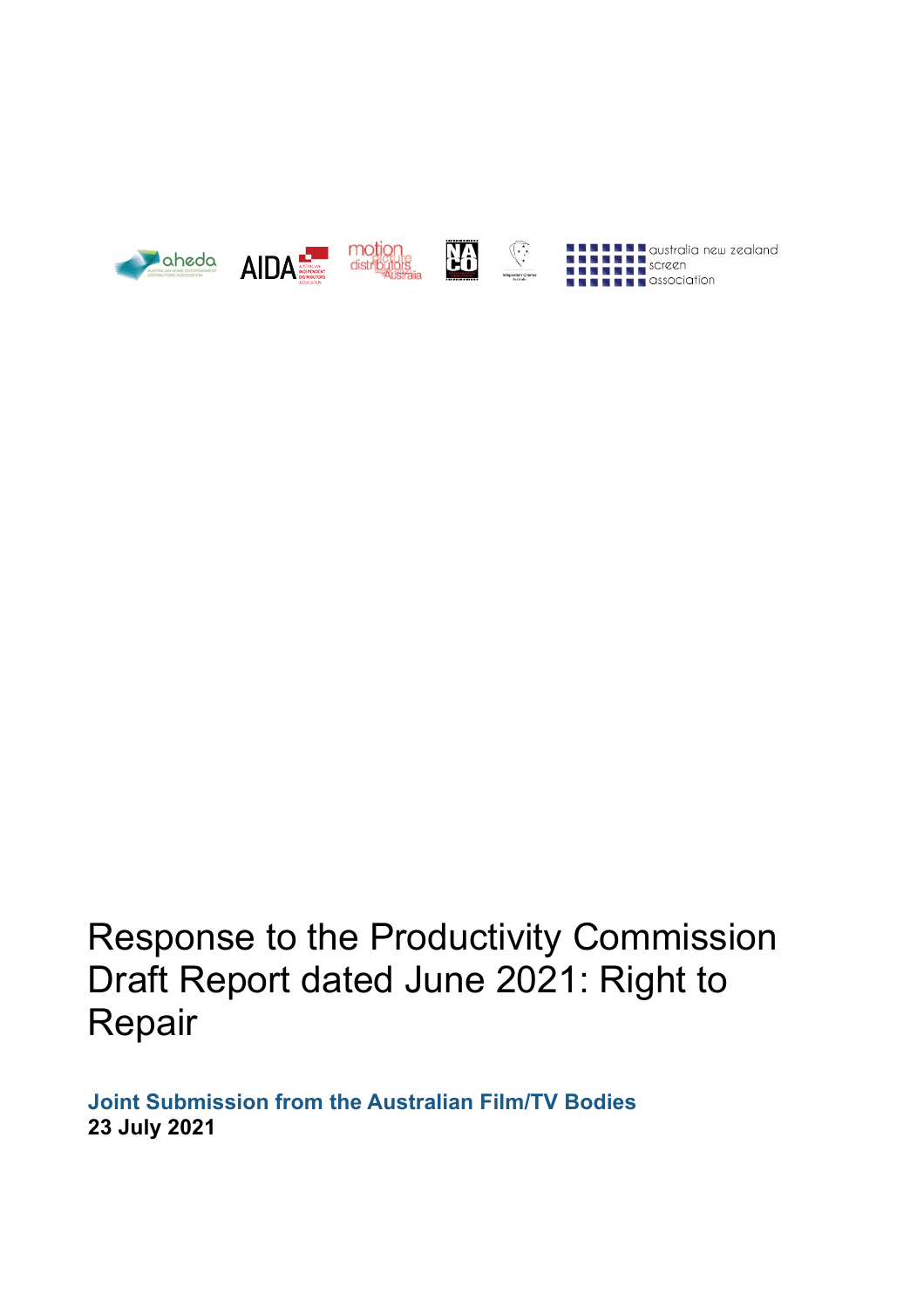# **Table of Contents**

| 1 | Introduction                                                  |                                                             | 3  |
|---|---------------------------------------------------------------|-------------------------------------------------------------|----|
| 2 | General comments                                              |                                                             | 4  |
| 3 | Fair use or fair dealing exception to address repair          |                                                             | 6  |
|   | 3.1                                                           | Fair use has been considered (and rejected) numerous times  | 6  |
|   | 3.2                                                           | The case for 'fair use' in the Draft Report                 | 7  |
| 4 | Technological Protection Measures (TPMs) exception for repair |                                                             | 8  |
|   | 4.1                                                           | The TPM regime                                              | 8  |
|   | 4.2                                                           | The vital importance of the TPM regime                      | 9  |
|   | 4.3                                                           | The existing TPM exception for repair requires no amendment | 10 |
| 5 | <b>Contracting Out</b>                                        |                                                             | 11 |
| 6 | Conclusion                                                    |                                                             | 11 |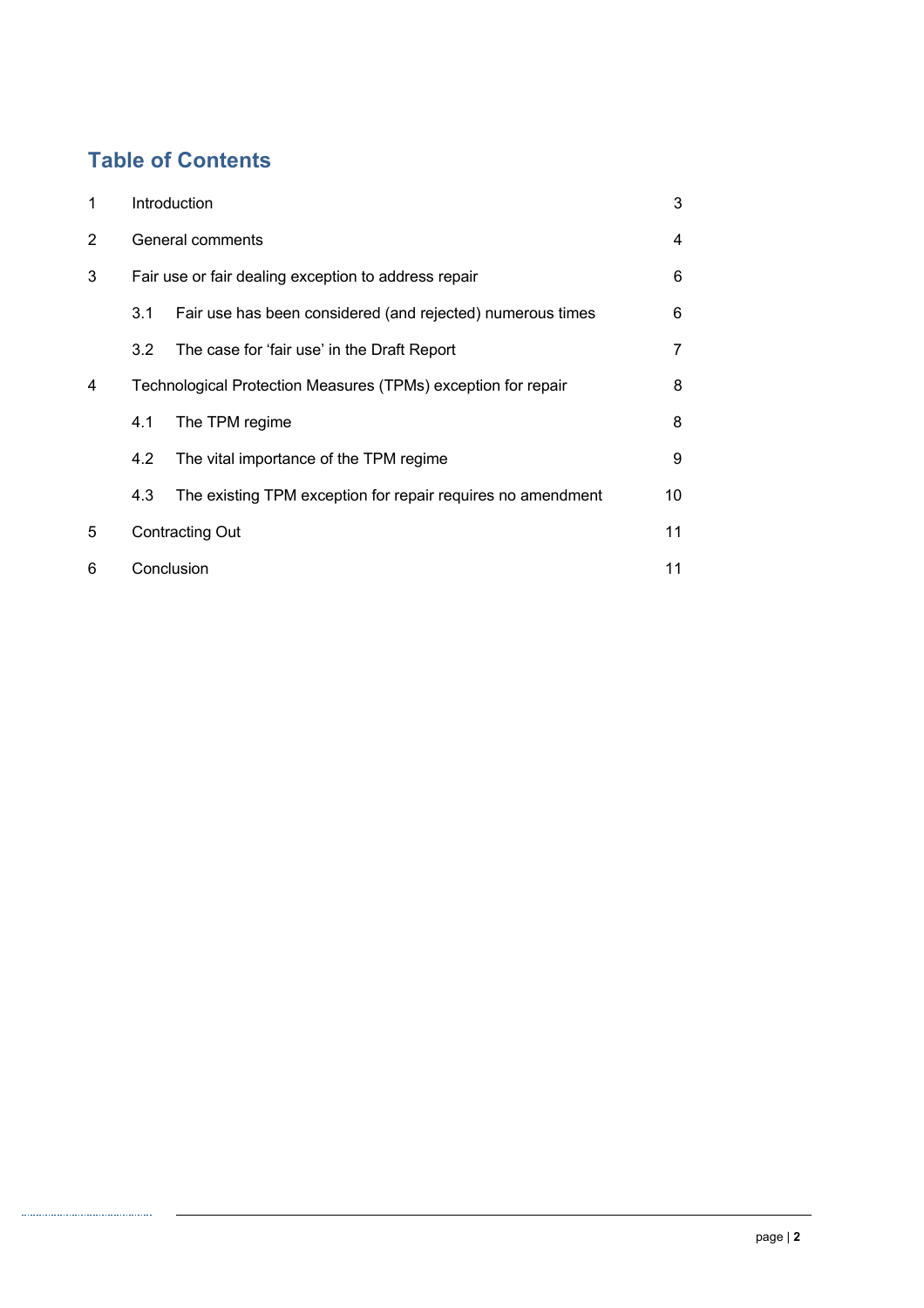# **1 Introduction**

- 1. The Australia New Zealand Screen Association (**ANZSA**), the Australian Home Entertainment Distributors Association (**AHEDA**), the Motion Picture Distributors Association of Australia (**MPDAA**), the National Association of Cinema Operators-Australasia (**NACO**), the Australian Independent Distributors Association (**AIDA**) and the Independent Cinemas Association (**ICA**) (collectively, the **Australian Film/TV Bodies**), are pleased to make this submission in response to the Productivity Commission's Draft Report *Right to Repair* (the **Draft Report**).
- 2. These associations represent a large cross-section of the film and television industry that contributed \$9.2 billion to the Australian economy and supported an estimated 54, 818 FTE workers in 2017-18:<sup>1</sup>
	- (a) The **ANZSA** represents the film and television content and distribution industry in Australia. ANZSA's core mission is to advance the business and art of filmmaking, increasing its enjoyment around the world. We seek to protect and promote the safe and legal consumption of movie and TV content across all platforms. Our members are proud participants and contributors of the film and television industry in Australia, and include Walt Disney Studios Motion Pictures Australia; Fetch TV; Netflix Inc; Motion Picture Association; Paramount Pictures Australia; Sony Pictures Releasing International Corporation; Universal International Films, Inc.; Village Roadshow Limited and Warner Bros. Pictures International, a division of Warner Bros. Entertainment Inc.
	- (b) **AHEDA** represents the \$560 million Australian film and TV home entertainment industry covering the content that is accessed by consumers via digital transactional platforms as well as packaged media (DVD and Blu-ray Discs). AHEDA speaks and acts on behalf of its members on issues that affect the industry as a whole such as: intellectual property theft and enforcement; market insights and sales data tracking; classification; media access; technological innovation and challenges; copyright; and media convergence. AHEDA currently has 10 members and associate members including all the major Hollywood film distribution companies as well as Studio Canal, and wholly-owned Australian companies such as Roadshow Entertainment, Madman Entertainment and Defiant Entertainment. Associate Members include Foxtel, Fetch TV and Telstra.
	- (c) The **MPDAA** is the trade body for theatrical film distributors in Australia the companies that acquire, market and release films for Australian cinema audiences. The MPDAA represents its members on all matters affecting film distribution in Australia in order to advance the cinema industry and the interests of film distributors who make available and promote the supply of a range of screen content to entertain all Australian audiences. The MPDAA represents Paramount Pictures Australia, Sony Pictures Releasing, Universal Pictures International Australasia, The Walt Disney Company Australia and Warner Bros. Entertainment Australia.
	- (d) **NACO** is the peak body representing cinema operators across Australia including Event, Village, Hoyts, Reading and various independent and regional cinemas. NACO's members represent in excess of 85 per cent of the 2,400 cinema screens in Australia. NACO is a national organisation established to act in the interests of all cinema operators in respect of whole-ofindustry issues.
	- (e) **AIDA** is a not-for-profit association representing independent film distributors in Australia, being film distributors who are not owned or controlled by a major Australian film exhibitor or a major U.S. film studio or a non-Australian person. Collectively, AIDA's members are responsible for

<sup>&</sup>lt;sup>1</sup> Olsberg SPI, *Study on the Economic Contribution of the Motion Picture and Television Industry in Australia, <https://anzsa.film/wp*content/uploads/2020/02/Study-on-the-Economic-Contribution-of-the-Motion-Picture-and-Television-Industry-in-Australia\_Final-Report.pdf>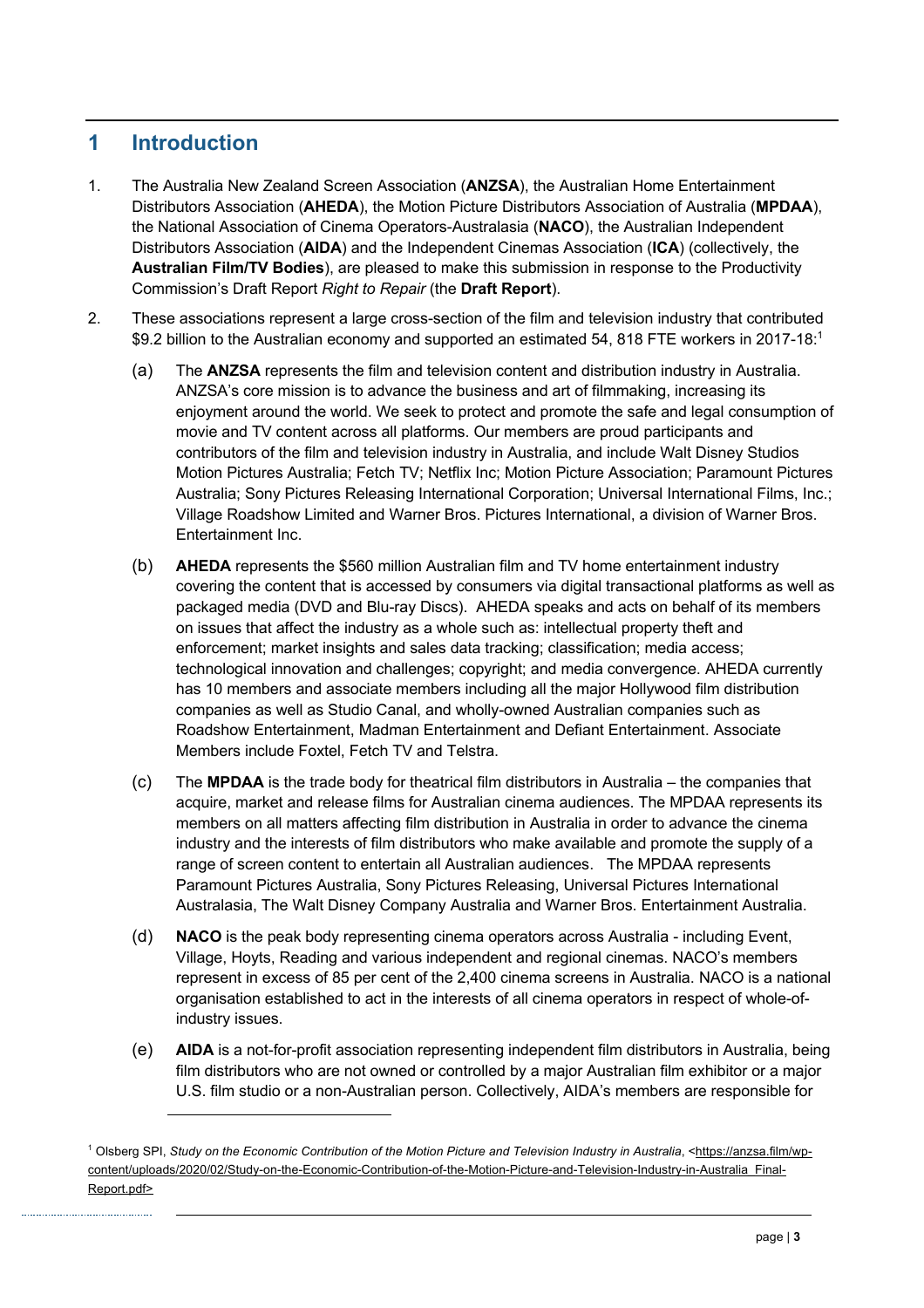releasing to the Australian public approximately 75% of Australian feature films which are produced with direct and/or indirect assistance from the Australian Government (excluding those films that receive the Refundable Film Tax Offset).

(f) **ICA** is a not for profit industry association which represents independent cinema exhibitors and has members in every State and Territory in Australia including large and small businesses such as Palace, Grand, Wallis, Dendy and iconic cinema sites such as the Hayden Orpheum, Randwick Ritz and Cinema Nova. ICA represents around 80% of regional cinemas – mostly small family businesses. Independent cinemas comprise 26% of the 2,210 cinema screens in Australia and 29% of cinema sites – with ICA representing the owners and operators of 659 cinema screens across around 176 cinema locations ranging from rural areas through to metropolitan multiplex circuits. ICA members play a crucial role in bringing Australian and diverse stories to the big screen. For example, in 2019 independent cinemas generated over 90% of the box office for 22 individual Australian titles including four films in the Top 20 Australian Films. All of the Australian Film/TV Bodies and their members have a vital interest in a strong and effective protection of their copyright assets in Australia and the ability to enforce their copyright against threats of infringement, particularly online infringement. Online copyright infringement presents one of the biggest challenges to the film and television industry's participation in the Australian digital economy, and its contribution to the broader Australian economy. It also prevents legitimate online business models for the distribution of films and television programs from reaching their full potential.

### **2 General comments**

- 3. The Australian Film/TV Bodies recognise there may be circumstances where repairs of consumer devices are necessary and that there may be some impediments to carrying out repairs as a result from limitations on the availability of and access to information and spare parts. However, those issues can be properly addressed by existing competition laws and existing exceptions to copyright laws. Further, it is our view that the data provided by the Productivity Commission in its Draft Report does not support the case for any change to copyright law. However, if the Productivity Commission were to establish a case for such change, supported by data, in its Final Report, the Australian Film/TV Bodies would not oppose a narrow fair dealing style defence, drafted to fit only those circumstances which justify repair of consumer devices as is necessary and no more.
- 4. Several points need to be made at the outset about the issue of "right to repair" and copyright law.<sup>2</sup>
	- a) As the Productivity Commission acknowledges, difficulties associated with repair "reflects growth in the number of products that incorporate sophisticated technology." These technologies provide enormous benefits to consumers and high degrees of confidence in the safety, security and proper functioning of consumer products and acceptable prices. There is an obvious trade-off between these objectives and the objective of permitting consumers, or third parties, to effect repairs on sophisticated consumer products which may put them outside a variety of safety, regulatory and other legal controls. A strong case needs to be made before fundamental changes are made to the law which would primarily benefit a small class of traders (third party repairers) or consumers (those who seek to repair rather than replace products that are no longer functioning, and which are not covered by warranty).

<sup>&</sup>lt;sup>2</sup> Which distinguish it from other areas of law, such as patents, where concepts of exhaustion of rights on first sale apply now in Australia, following the decision in *Calidad Pty Ltd v Seiko Epson Corporation* [2020] HCA 41. Under copyright law, the right to control the reproduction or communication of a work is not lost based on the fact that there has been a prior reproduction or communication. The closest analogue for the concept of "first sale" in patents, is that a purchaser or an article that embodies a work is personal property that can be generally dealt with without restriction under copyright laws.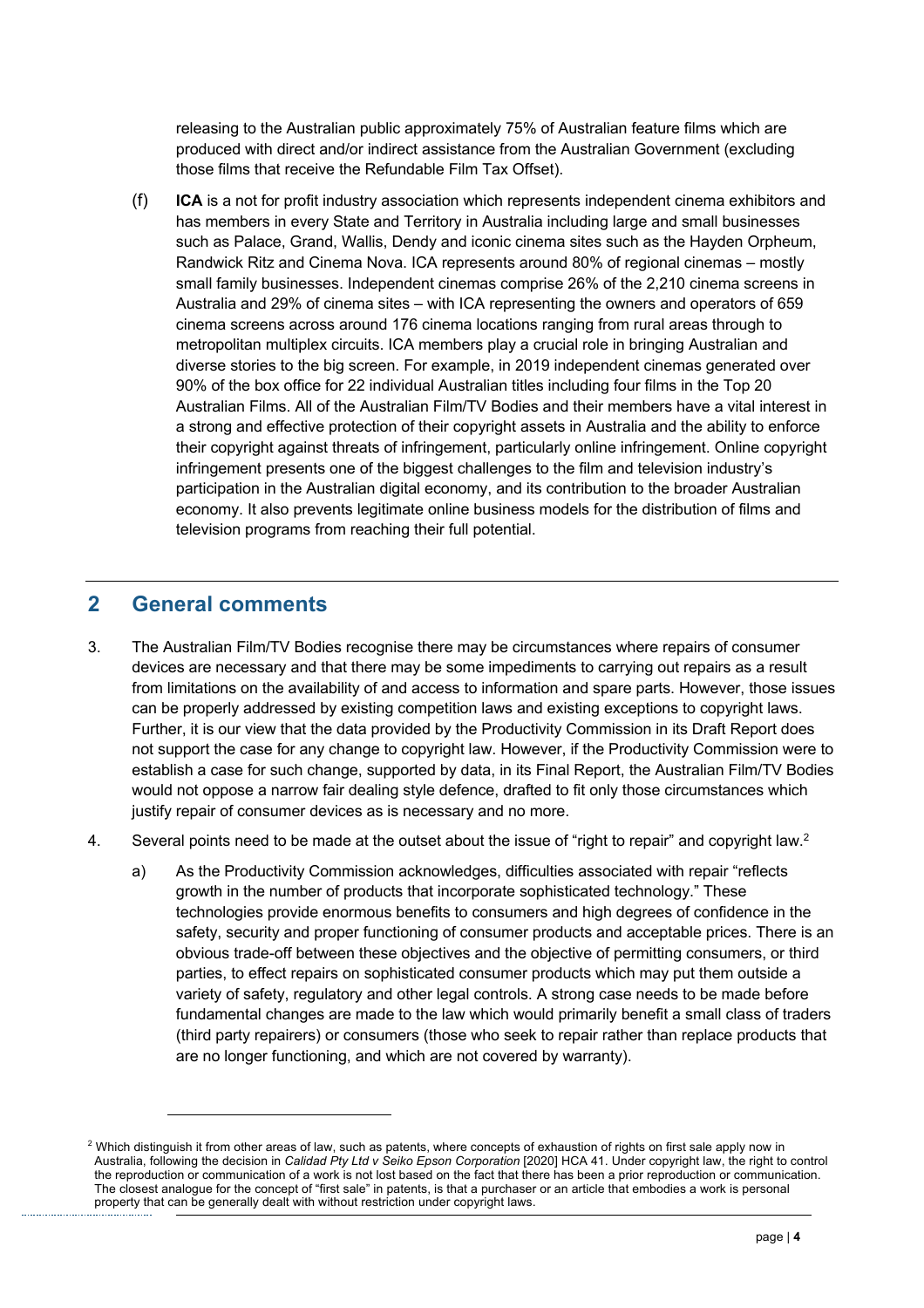- b) Copyright law does not generally protect consumer products per se, nor does it prevent the sharing of information that could be used in conjunction with the proper operation of products. What it does protect is the specific expression of the information. $3$  To the extent that particular forms of information have not been published, it is not the role of copyright to force their publication. While copyright law facilitates access to information indirectly, by providing incentives to copyright owners to publish and distribute their works, copyright law does not oblige a copyright owner to do so. Understanding the distinction between incentives created through statutory copyright protection and mandatory obligation to distribute information is fundamental to recognising the limits of copyright law.
- c) The Competition and Consumer Act 2010 (CCA) already provides extensive protections for consumers and obligations on manufacturers and suppliers, particularly through the consumer guarantee regime. Competition laws contain strong protections against anti-competitive behaviours, including misuse of market power (under s 46) and the practice of exclusive dealing (under s 47). Regulatory protections for consumers have continued to increase in most areas of the economy.
- d) There is a fundamental difference between different types of copyright works that needs to be maintained. The includes the difference between 'information' works used in connection with a product or device – content such as is found in user or technical manuals, which is provided for informational purposes only – and 'expressive' works such as film and television content – which are the ultimate product consumed. Whereas the former works are adjunct to a product being supplied, the latter works are the product itself. Important distinctions are drawn between different types of copyright works (e.g. works vs. other subject matter, software vs. other forms of literary works) under the *Copyright Act 1968* (Cth) (**Copyright Act**) as a reflection of their different natures, bundles of rights and appropriate scope of protection. This can be illustrated in the context of computer software, where there are a number of specific fair dealing exceptions directed to the particular characteristics and issues relevant only to that type of work. It would not be appropriate for exceptions designed for computer software to be expended to other forms of works which do not share the same characteristics. The Productivity Commission needs to be wary of proposing amendments that are not narrowly targeted to a particular work, or categories of works, or scenarios and which are likely to have much wider consequences that have not been fully investigated.
- e) The evidence relied on in the Draft Report in support of broader rights of repair without infringing intellectual property rights is very limited and largely from narrow group of parties with a vested interest in exploiting that opportunity commercially (e.g. independent repairers). The Draft Report appears to acknowledge this by noting in many places that the available evidence on the right to repair is largely or entirely anecdotal: in relation to  $IP<sub>1</sub><sup>4</sup>$  in relation to repair markets<sup>5</sup> and OEMs,<sup>6</sup> and in relation to manufacturers.<sup>7</sup> Anecdotal evidence is not a substitute for proper research, particularly given the likelihood that any legislative changes will have wide-ranging and the potential unintended consequences for the balance under IP laws between IP owners and users which may need to be addressed with further remedial action. A strong case is made by manufacturers and organisations such as the Law Council of Australia (representing the legal industry), that existing laws generally provide adequate rights and remedies. $8$

<sup>3</sup> See eg. *IceTV Pty Ltd v Nine Network Australia Pty Ltd* [2009] HCA 14.

<sup>4</sup> See page 175: "*In Australia, evidence on the extent to which intellectual property protections restrict repair is patchy and largely*  anecdotal. Notwithstanding this, copyright laws that prevent third-party repairers from accessing repair information (such as repair *manuals and diagnostic data) appear to be one of the more significant intellectual property-related barriers to repair.*", also pages 31 and 155.

<sup>5</sup> Page 137.

<sup>6</sup> Page 107.

<sup>7</sup> Page 11.

 $8$  Draft Report page 23.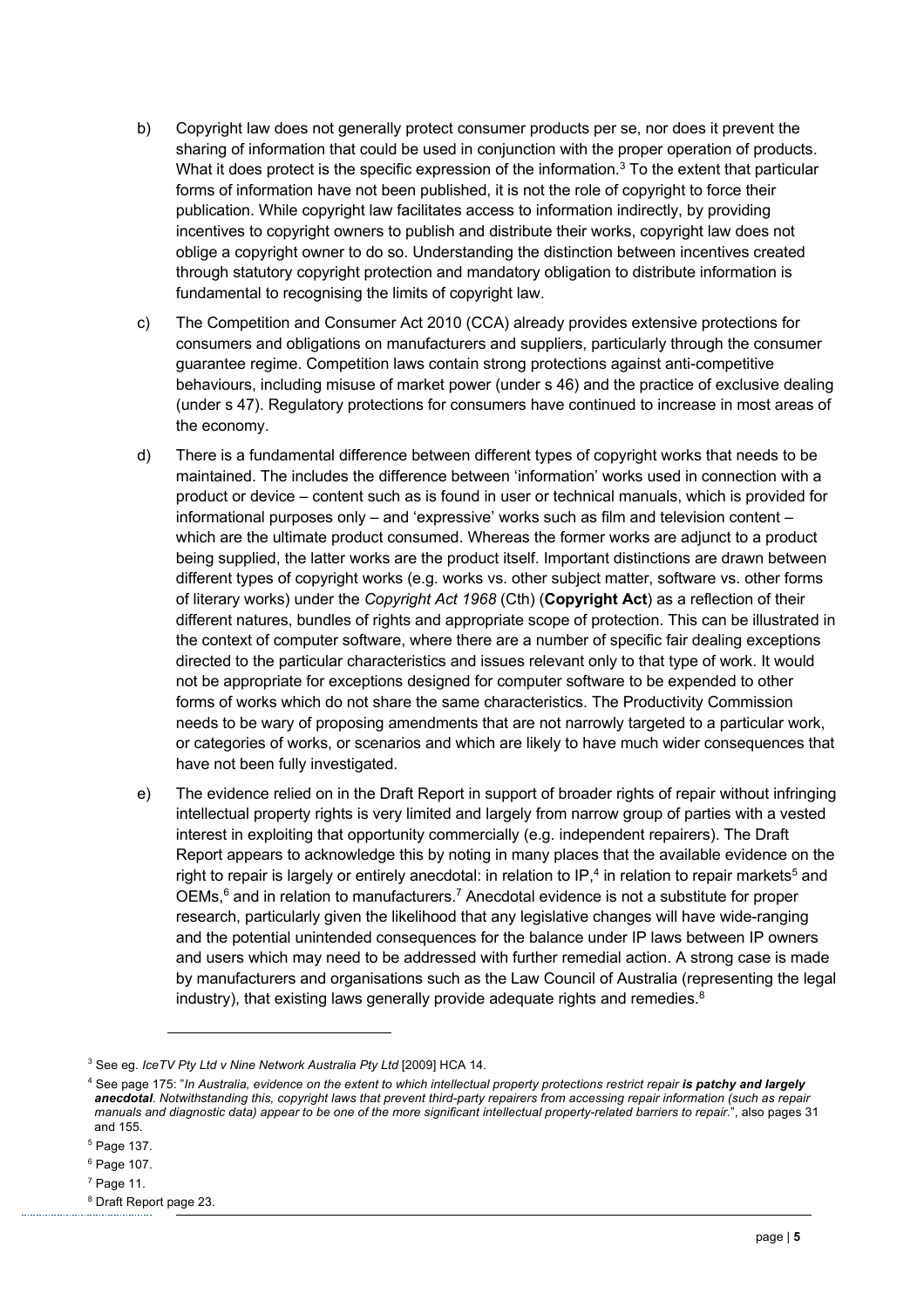5. Should there be any additional copyright exceptions introduced, they should be targeted and limited. There is no justification for a more radical amendment to copyright law, such as the introduction of a fair use defence, nor is there any justification for winding back protections from technological protection measures (TPMs), given the existing exceptions available.

# **3 Fair use or fair dealing exception to address repair**

*Amend the Copyright Act 1968 to allow for the reproduction and sharing of repair information, through the introduction of a fair use exception or a repair-specific fair dealing exception.*

6. The Australian Film/TV Bodies oppose the introduction of a broad fair use exception under Australian copyright law. To the extent that there is any case for the need for a new exception for repair, which the Australian Film/TV Bodies do not consider has been established in the Draft Report, it should be confined to a fair dealing exception, cast narrowly to address the specific issues of concern in a form similar to the form of narrow exceptions applicable to certain acts in relation to computer software.

### **3.1 Fair use has been considered (and rejected) numerous times**

- 7. Fair use has been considered many times in Australia over the last decade and rejected each time.
- 8. In September 2000 the *Intellectual Property and Competition Review Committee* (the **Ergas Committee**), in a highly regarded economic report, found that the "transaction costs of changing the Copyright Act [to an open-ended fair dealing exception] could outweigh the benefits."9
- 9. In 2006 the Government considered and rejected the introduction of fair use into Australian law because "no significant interest supported fully adopting the US approach" and because of concerns about it failing to meet Australia's international legal obligations.10 It noted that "*the present system of exceptions and statutory licences …has been maintained for many years because it gives copyright owners and copyright users reasonable certainty as to the scope of acts that do not infringe copyright*".11 An open fair use model was less desirable, because the Government concluded that:

*"this approach may add to the complexity of the Act. There would be some uncertainty for copyright owners until case law developed. Until the scope was interpreted by the courts, there may be disruption to existing licensing arrangements. Similarly, a user considering relying on this exception would need to weigh the legal risk of possible litigation*." 12

All of these significant concerns continue to exist and have not been displaced by the Draft Report.

10. In 2014, under a reference by the former Government, the ALRC examined whether Australia should adopt fair use. In response to the ALRC enquiry into whether Australia should adopt fair use under copyright law, the majority of submissions were opposed to its adoption in Australia. The ultimate recommendations of the ALRC were equivocal, with the committee proposing a series of alternatives which ranged from introduction of a modified US-style fair use system to a modification of the existing scheme. The Commission has now come up with its own set of factors.<sup>13</sup> The level of uncertainty

<sup>9</sup> Intellectual Property and Competition Review Committee, *Review of Intellectual Property Legislation under the Competition Principles Agreement* (2000).

 $10$  Explanatory Memorandum, Copyright Amendment Bill 2006 (Cth), 10. The second reason was concerns about compliance of a new Australian fair use exception with the three-step test: see also Discussion Paper, [4.27].

<sup>11</sup> Explanatory Memorandum, *Copyright Amendment Act* 2006 (Cth), 6.

<sup>12</sup> Explanatory Memorandum, *Copyright Amendment Act* 2006 (Cth), 10.

<sup>&</sup>lt;sup>13</sup> Draft Recommendation 5.3, Draft Report, 162.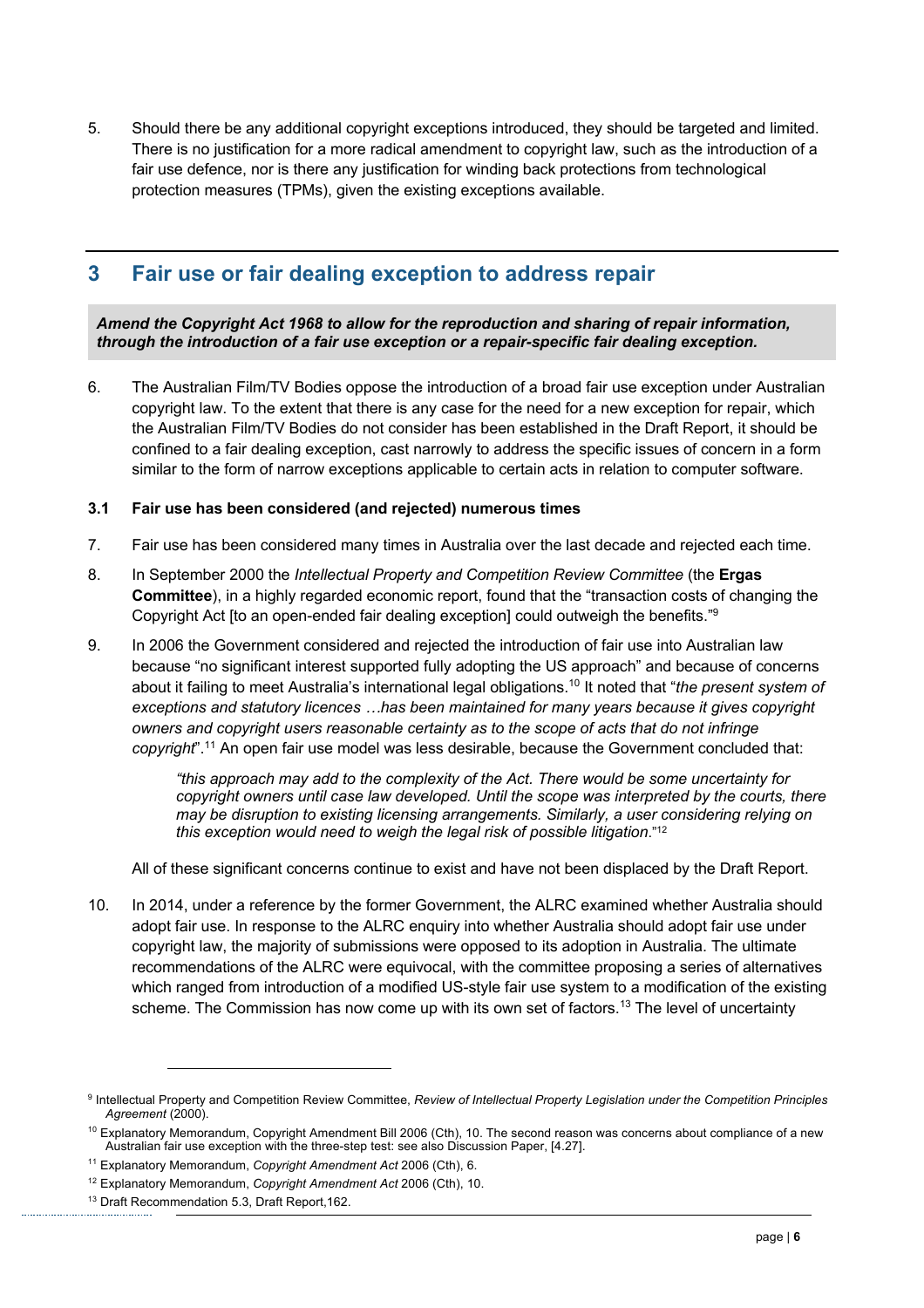around the recommendations and lack of widespread support are illustrative of the difficulties involved in implementing a US-style fair use scheme in Australia.

- 11. The Commissions' Recommendation 6.1 in the Intellectual Property Arrangements Report, regarding a fair use exception, was rejected by the Government in August 2017.
- 12. In these circumstances, it is regrettable that it is necessary for copyright owners and representative organisations, such as the Australian Film/TV Bodies, to address the issue of fair use again in the context of repair when it has been so comprehensively rejected over such a long period of time.
- 13. The Australian Film/TV Bodies have previously made lengthy submissions in relation to fair use to the Productivity Commission Draft Report dated April 2016: Intellectual Property Arrangements (submission No. DR497) and, where relevant, adopt those submissions without repeating them here. These include the submissions directed to the history of fair dealing exceptions in Australia, the differences between the fair dealing regime and the fair use doctrine in the United States, the limited adoption of fair use around the world and the commercial factors that undermine the case for a fair use defence being introduced into Australia. The earlier submissions by the Australian Film/TV Bodies on those issue remain as relevant today as when they were made in 2016 and the case for adoption of a fair use defence to replace the existing comprehensive fair dealing regime is as weak today as then.
- 14. In this submission the Australian Film/TV Bodies will focus on the case advanced in the Draft Report for a fair use defence in the context of the current inquiry into the 'right of repair'.

#### **3.2 The case for 'fair use' in the Draft Report**

- 15. The case for a broader "fair use" defence in the Draft Report is tenuous. It appears to have been proposed largely by the Productivity Commission itself. Only 6 submissions referred to "fair use" (and only a further 6 referred to 'fair dealing', based on the Australian Film/TV Bodies' analysis). It is a long bow to be drawn to attempt to use the concept of fair use as a solution for access to repair information.
- 16. The Productivity Commission appears to be relying on its previous recommendation that a fair use exception would be "broader, more flexible and technology neutral" than a fair dealing exception. That earlier recommendation was strongly opposed by many parties including the Australian Film/TV Bodies in the previous inquiry in 2016 and was, of course, not accepted by Government. The justification for fair use in the context of the 'right of repair' is even weaker than before.
- 17. The Draft Report claims that the most significant IP related barrier to repair is the inability of independent repairers to access repair information<sup>14</sup> and, in that context, the relevant copyright materials constituting 'repair information' are manuals, written repair information, diagnostics equipment and programs, software code, service schematics, which are documents or software used with a product.<sup>15</sup> None of the examples considered relate to film or television content, or the type of entertainment content that is supplied overwhelmingly in digital form over the internet such as via streaming platforms and subscription models, and they are not considered in any detail.
- 18. Given that the Productivity Commission's consideration of a fair use exception is not directed to film or television content, it would have been expected that there should be an investigation of the potential negative impacts to film or television content – of the type previously identified by the Australian Film/TV Bodies in their lengthy submissions in relation to fair use to the Productivity Commission Draft Report dated April 2016: Intellectual Property Arrangements (submission No. DR497) and sought to evaluate these impacts against any positive impact if the exception was introduced. However, there is no disclosure of such an evaluation in the Draft Report.

<sup>14</sup> Page 15.

<sup>&</sup>lt;sup>15</sup> Examples include Apple regarding the retransmission of service schematics (raised by iFixit) and Toshiba regarding the reproduction and dissemination of repair manuals, and of regarding Apple laptop manuals and schematics and hospital ventilator manuals.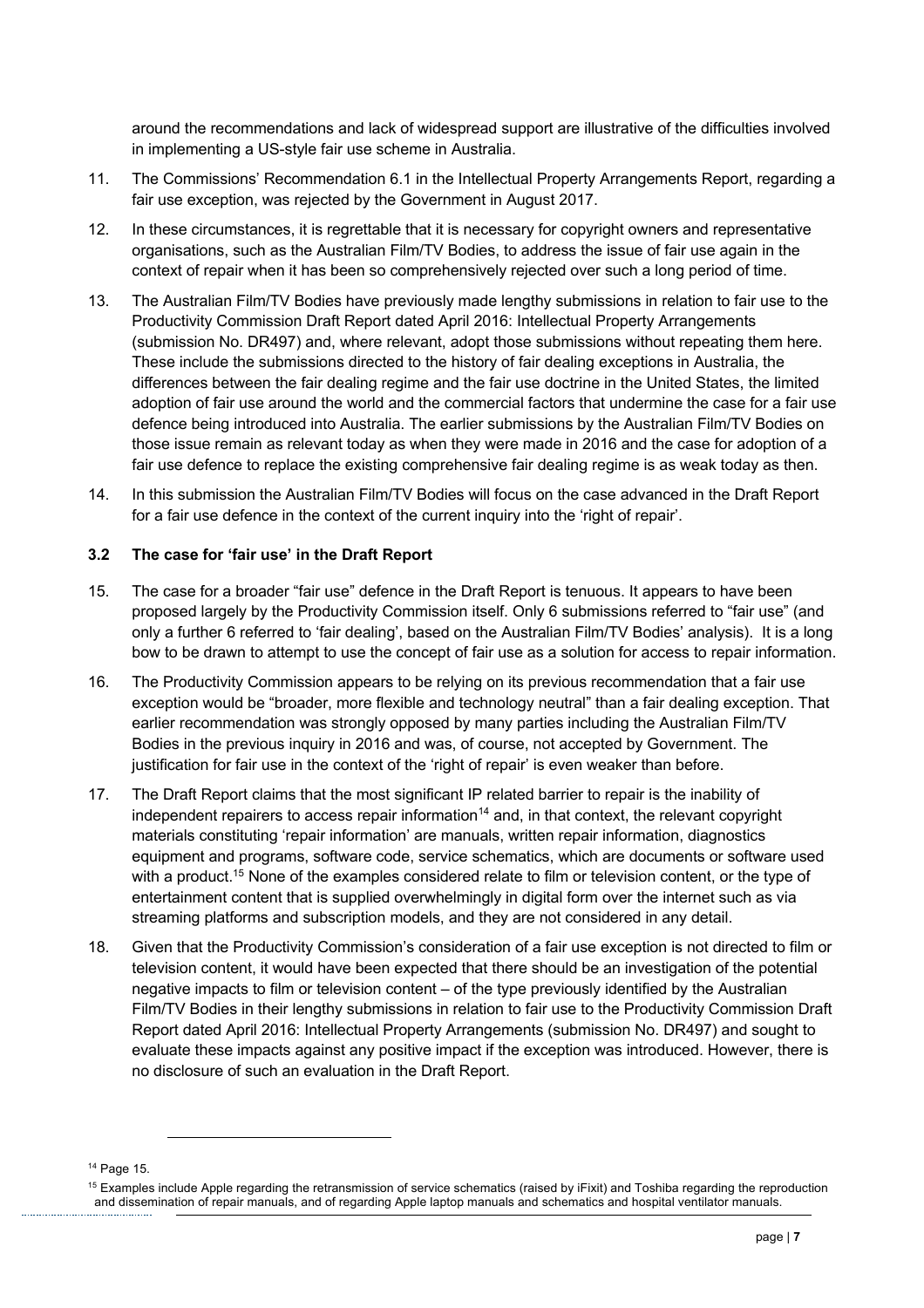- 19. The fact that the Draft Report identifies the need for some form of 'positive obligation' on manufacturers to make repair information available, illustrates how far removed the issue is from the reach of copyright law, and how it could not logically be addressed by the introduction of a fair use defence which operates only if an attempt is made to enforce copyright works, and not a statutory compulsion to ensure information such as user manuals are published and widely disseminated.
- 20. Finally, the suggestion in the Draft Report that a fair use exception would provide other benefits to the community, because it could facilitate new, valuable and socially beneficial uses of copyright material by members of the public, thereby improving local creative industries, culture and knowledge, is little more than unsubstantiated assertion – no research or evidentiary support is identified for it. No attempt is made to explain how such benefits could be achieved by adoption of a fair use exception. A much more extensive investigation would be required to be undertaken by the Productivity Commission before any of these suggested benefits of fair use would warrant consideration.
- 21. Ultimately, the Productivity Commission should abandon any consideration of the possible introduction of fair use doctrine in Australia and focus instead on the real issues in this inquiry which centre on specific concerns about access to information for use in repairs of consumers products and devices.

# **4 Technological Protection Measures (TPMs) exception for repair**

*Amend the Copyright Act 1968 to allow repairers to legally procure tools required to access repair information protected by technological protection measures (TPMs), such as digital locks. This may also require the Australian Government to clarify the scope and intent of the existing (related) exception for circumventing TPMs for the purpose of repair.*

22. The Australian Film/TV Bodies oppose the introduction of a further or broader repair exception to the current TPM regime under the Copyright Act.

### **4.1 The TPM regime**

- 23. Any consideration of whether there need to be additional exceptions to the TPM regime needs to begin with an understanding of the regime and its origins. The existing TPM regime was developed in accordance with Australia's international obligations under the WIPO Copyright Treaty and the Australia-United States Free Trade Agreement (**AUSFTA**). Article 11 of the WIPO Copyright Treaty requires contracting parties to provide "adequate legal protection and effective legal remedies against the circumvention of effective technological measures." All of Australia's major trading partners have implemented TPM regimes to give effect to Article 11.
- 24. The regime was enacted with the Digital Agenda Act (**DAA**) in 2000. In the 1999 Explanatory Memorandum to the DAA, the Government explained the importance of the TPM scheme to protecting copyright material against infringement in the digital environment in the following way:

*"Enforcing copyright in the digital environment is a major concern for copyright owners as there*  is little or no cost associated with the transmission of multiple infringing copies of copyright *material using digital technology. In response to the problem of enforcement, the Bill introduces new measures to provide effective remedies against the abuse of technological copyright protection measures, the deliberate tampering with rights management information and unauthorised access to encoded subscription broadcasts."* (emphasis added)

25. The importance of a TPM protection scheme was also recognised by the Legal and Constitutional Affairs (**LACA**) Committee undertaking its review of copyright enforcement in Australia in 2000. In its November 2000 report titled "Cracking Down on Copycats", the LACA Committee recommended that "industry be encouraged to develop technological protection devices that are used to protect copyright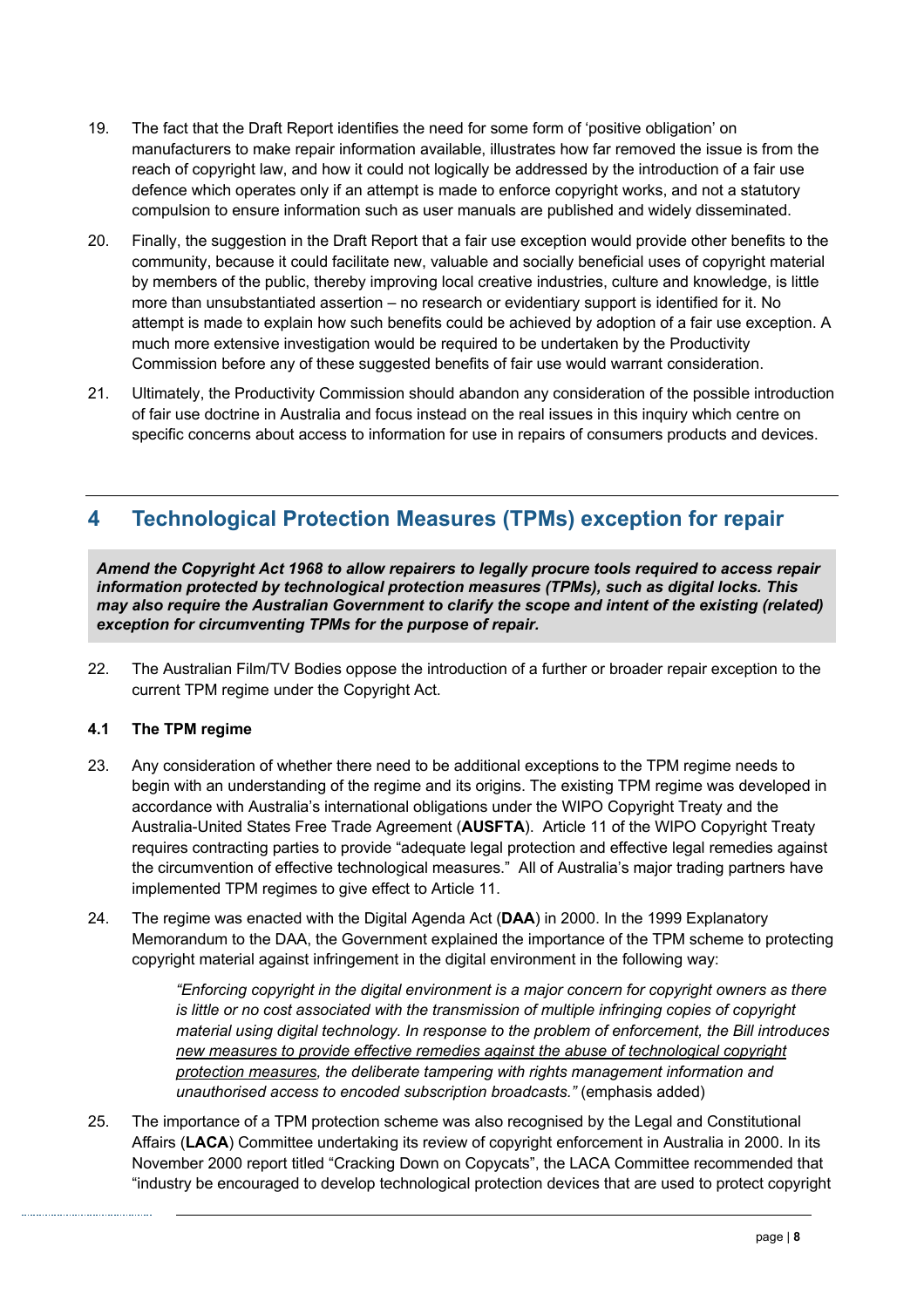material" and that the Copyright Act be amended "so as to provide legal sanctions against the removal of alteration of technological protection measures". As the Committee noted:

*[3.43] … Protection devices have the advantage of providing intrinsic protection to copyright material; they prevent infringement from occurring, rather than merely providing a remedy once it has occurred. The Department of Communications, Information Technology and the Arts (DoCITA) submitted that in many cases preventative action is the most appropriate form of protection against infringement.* 

*[3.44] Technological protection devices are especially important in the electronic environment. This is because the possibilities for infringement in the electronic environment are vast, rendering legal protection largely ineffectual."*

- 26. The TPM regime was updated following Australia's entry into the AUSFTA. Article 17.4.7 of the AUSFTA obligated Australia to amend its TPM scheme to bring it into line with the scheme contained in the US Digital Millennium Copyright Act (**DMCA**). The Copyright Amendment Act 2006, which introduced the AUSFTA amendments to the Act, substantially amended the TPM regime, including amending the key definitions of "technological protection measure and "access control technological protection measure" and expanding the scope of activity which would be in breach of the Act to include circumvention of an access control protection measure, in addition to the prior prohibitions against manufacturing, importing and dealing in circumvention devices. Critically, both the new definitions and the new breaches of the regime are subject to significant exceptions.
- 27. The 2006 amendments expanded the scope of the TPM regime, while at the same time providing for a significant range of exceptions to liability under the regime, thereby providing for balance between the interests of copyright owners and the interests of those using copyright material. The exceptions introduced in the 2006 amendments were carefully considered by Parliament in preparing the enacting legislation. The exceptions included seven new specified amendments to circumvention (ss 116AN(2) to (8)), as well as an exception relating to prescribed non-infringing acts (s 116AN(9)). Those prescribed non-infringing acts were introduced into the legislation into Schedule 10A of the Copyright Regulations 1969 (now superseded by the Copyright Regulations 2017). As noted in the Draft Report, Regulation 40(2)(d)(ii) via section 116AN(9) of the Copyright Act permits the circumvention of TPM's to access protected copyright information for the purposes of repair in certain circumstances.
- 28. In 2012, the Attorney General conducted a review of the exceptions to liability for circumventing TPM's. The 2012 review was restricted in scope to the additional exceptions in Sch 10A and excluded the specific exceptions contained in ss 116AN(2)–(8) and 132APC(2)–(8). The TPM regime was also considered in 2017 as part of the review of the Copyright Regulations. The Regulations provided that certain acts allow for the lawful circumvention of access control TPMs. The Attorney-General recognised there was significant disagreement between stakeholders as to whether new TPM exceptions would be met and the threshold for incorporating additional exceptions under the power in s 294(4). Therefore, amendments were made to address such concerns.

#### **4.2 The vital importance of the TPM regime**

- 29. The TPM regime plays a vital role in supporting the protection of copyright content in a digital environment It allows copyright owners to include technological features on their copyright material which are intended to prevent or inhibit copyright infringement, which is particularly critical in today's digital environment. Despite the widespread availability of legitimate entertainment content, particularly films and television programs, research into both the scale of unauthorised activities in Australia and the attitudes of members of the public provides a strong public policy basis for maintaining and strengthening laws that deter unauthorised copying and distribution, which include TPMs.
- 30. Access-control TPMs, such as passwords, allow legitimate websites and streaming services like Netflix to deliver streaming content securely to intended viewers, thus enabling them to generate revenue from their businesses. Copy-control TPMs prohibit unauthorized copying of digital goods, like a digital download of a film in iTunes, from one format to another. These services depend on the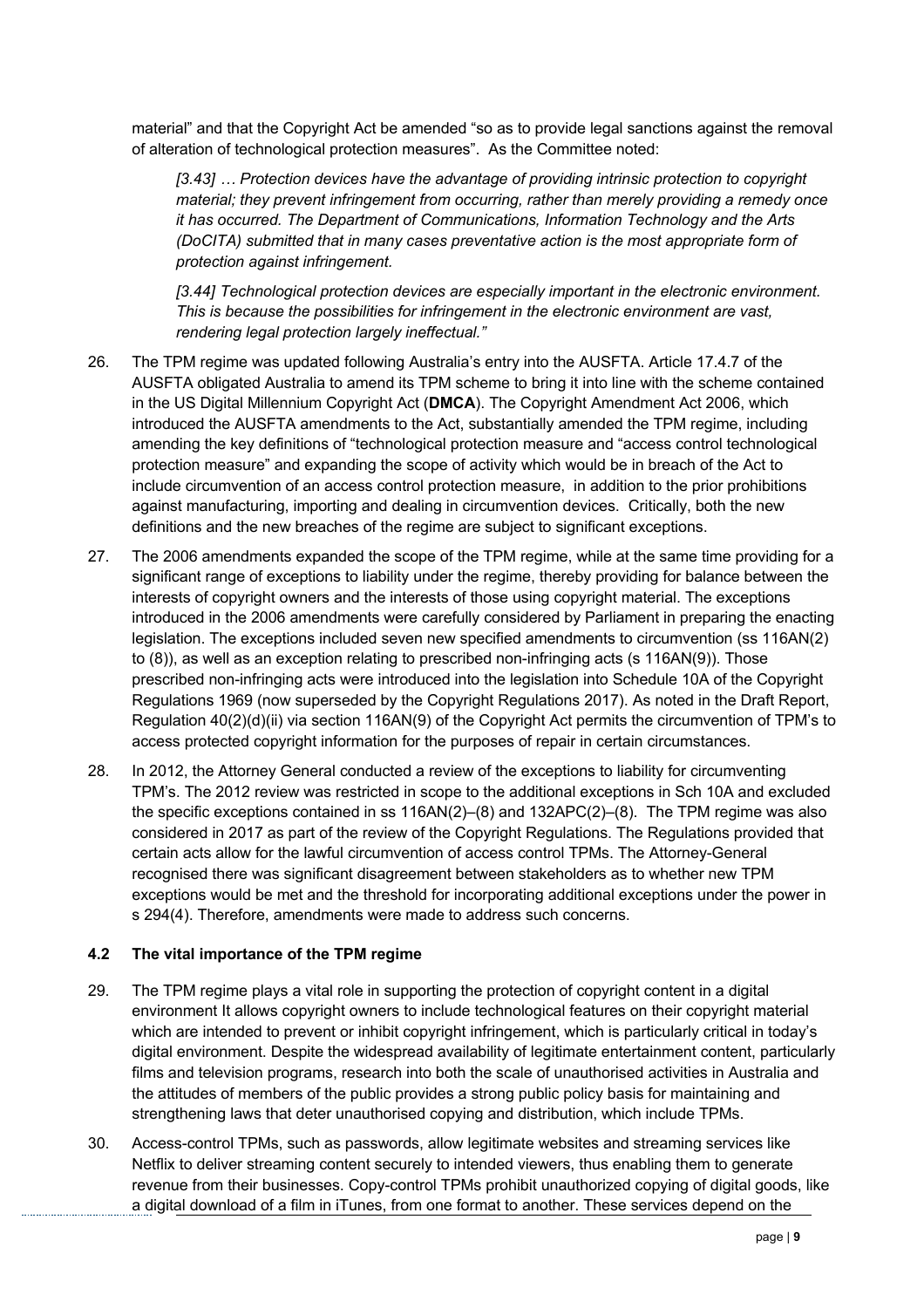integrity of access control systems and other TPMs. If exceptions to circumvention are too widely available then the only choice remaining to businesses providing content is to either withhold their content or release it at higher price points with the hope of recouping costs from those fewer paying customers. Once TPM protections have been circumvented for a particular work, the work is left exposed and unprotected against any further acts of exploitation, ranging from copying to mass distribution. The market for such a work is instantly undermined and the effect is worldwide. This is why copyrighted works, more than any other type of property, are reliant on law and on technological protection measures for their protection.

- 31. The Australian Film/TV Bodies' members all rely on technological protection measures to offer innovative products and licensed access to consumers. Access controls make it possible for consumers to view motion pictures at home or on the go via discs, downloadable copies, digital rental options, cloud storage platforms, TV Everywhere, video game consoles, and subscription or advertising supported streaming services. The economic implications of a TPM-free copy of a single popular film becoming freely available to the public because of an improper use of this exception, or a failure to properly secure a TPM-free copy, are very substantial.
- 32. The Draft Report acknowledges the important role that the existing TPM regime plays for manufacturers that use TPM measures to control access to embedded data in order to protect their financial interests in their intellectual property such as by preventing the pirating of software, and to protect public safety and cybersecurity breaches.<sup>16</sup> The Draft Report acknowledged the submission of the Interactive Games and Entertainment Association<sup>17</sup> that TPM's underpin the entire video game ecosystem and that access to TPM circumvention devices may allow malicious actors access to software.<sup>18</sup>
- 33. The evidence relied on by the Productivity Commission is either highly theoretical<sup>19</sup> or largely from independent repairers and individual consumers rather than based on any rigorous market research (see above Section 3.2). There is certainly no evidence to support the claim made in the Draft Report that sophisticated hackers may already have access to circumvention devices or have skills to develop them so relaxing the law "might have limited risks" or that the existing "substantial penalties which would still provide deterrent to non-repair TPM circumvention".<sup>20</sup> Such claims could carry little weight when considered against the evidence of the important role played by TPMs in protecting copyright materials and supporting digital markets.

### **4.3 The existing TPM exception for repair requires no amendment**

- 34. As the Draft Report acknowledges, $21$  the Copyright Regulations 2017 (Cth) already provides exceptions for repair; under sections 116AN and 132APC, in relation to a product in which it is installed (the host product) or another product used in conjunction with the host product to repair the host product or another product (if circumvention of a TPM is necessary to enable the repair).<sup>22</sup>
- 35. Against that background, the concerns about the existing repair exception identified in the Draft Report are centred on two issues: whether the existing exception lacks certainty and whether the TPM repair

<sup>&</sup>lt;sup>16</sup> Draft Report page 168.

<sup>&</sup>lt;sup>17</sup> Draft Report page 168.

<sup>&</sup>lt;sup>18</sup> Submissions number 103 at page 26: "The reality is that even the most robust laws prohibiting IP infringement have little meaningful *impact on changing piracy behaviour and, for our sector at least, practical measures like TPMs are not only at the top of the list of tools that we have available to fight IP theft, but it is also one of the only available tools*.

<sup>&</sup>lt;sup>19</sup> Draft Report page 168.

 $20$  At page 177.

<sup>&</sup>lt;sup>21</sup> Pages 166-167: Copyright Regulations 2017 (Cth) which provide a defence/exception to sections 116AN and 132APC.

<sup>&</sup>lt;sup>22</sup> Regulation  $40(2)(d)(ii)$  via section 116AN(9) of the Copyright Act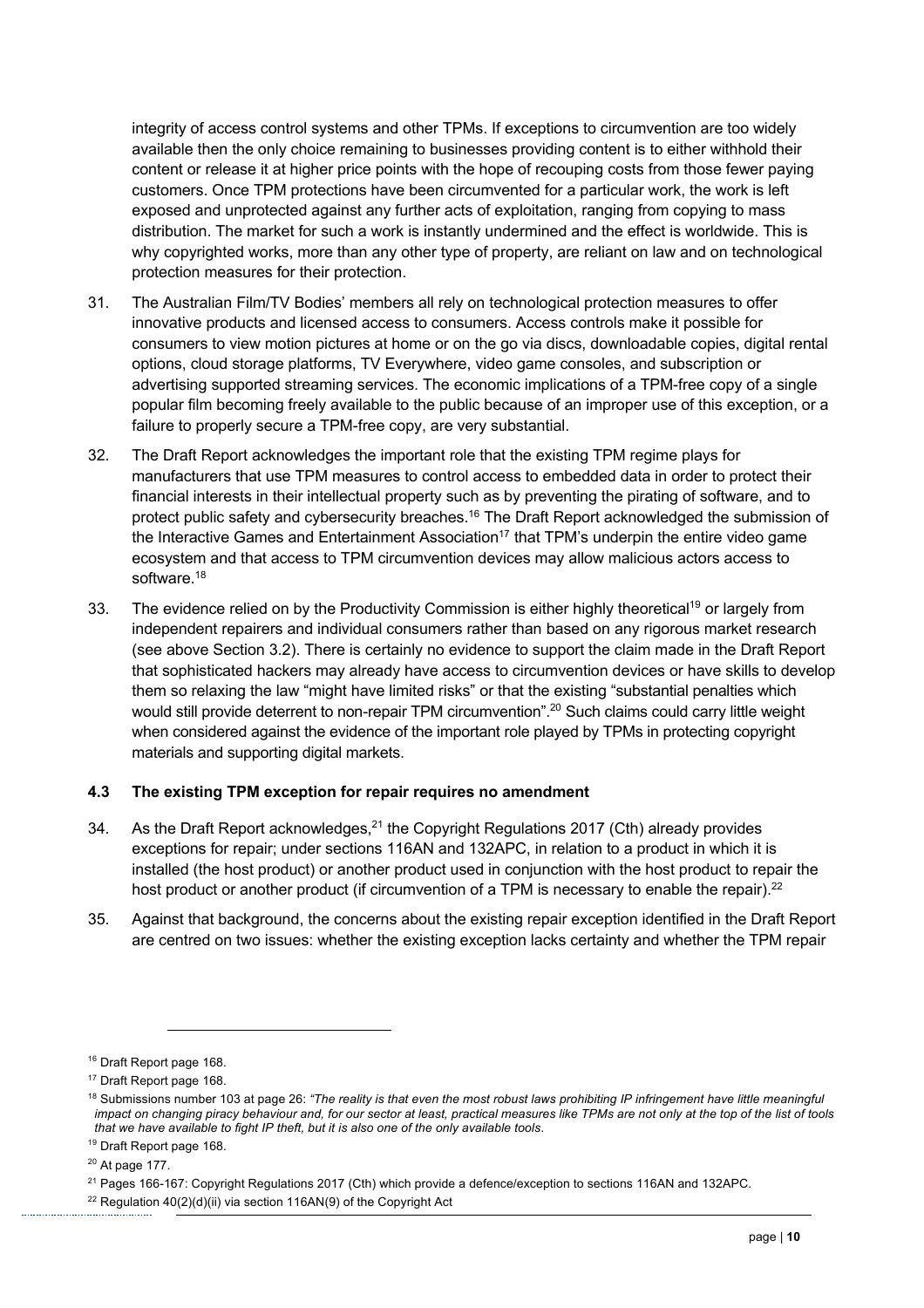exception should be limited to the situation where a TPM protected device is 'malfunctioning'.<sup>23</sup> Neither concern provide a justification for amendment to the existing TPM exceptions.

- 36. In relation to the first issue, the absence of case law dealing with the repair exception<sup>24</sup> is not evidence of a lack of certainty in the operation of the provision. Historically, many provisions of the Copyright Act, particularly exceptions and defences, have been introduced based on perceptions of need and have never been judicially considered. The absence of judicial decisions that consider the exception is more likely to be evidence that the provision is working as intended – otherwise it would be expected that a manufacturer would have challenged repair activities under the exception. In relation to the second issue, it is clear that the repair exception is not limited to device malfunction. The secondary materials associated with the exception (original recommendation, EM and the 2017 copyright regulations previous consultation paper and 2012 review of TPM exceptions) indicate that TPM 'malfunction' is not required and expressly state that the exception applies where circumvention is necessary to repair a product. <sup>25</sup> This conclusion is reinforced by the specific removal of the word 'malfunctioning' in the heading of the provision when the Copyright Regulations 2017 were introduced.
- 37. Unless the real objective of the individuals and organisations who seek to circumvent protections is to be able to make modifications to products that extend beyond repair,<sup>26</sup> the existing TPM repair exception is sufficiently broad to permit all reasonable acts of repair and should not be amended.

# **5 Contracting Out**

*To reduce the risk of manufacturers using contractual arrangements (such as confidentiality agreements) to 'override' the operation of any such reforms, it may also be beneficial to amend the Copyright Act 1968 to prohibit the use of contract terms that restrict repair-related activities otherwise permitted under copyright law.*

38. The Australian Film/TV Bodies do not support additional amendments to the Copyright Act to prohibit contracts that restrict repair related activities and do not consider that a case has been established for the general law rights of manufacturers to impose restrictions on licensees to be overridden. We generally oppose any attempts to restrict contractual freedoms without any clear evidence that such restrictions are necessary.

## **6 Conclusion**

39. The case of amendments to copyright law to address the concerns of repairers is weak and we do not see the case has been made for changes to Australia's copyright laws. However, if the Productivity Commission were to establish a case for such change in its Final Report and available data supports the case, if any amendment is to be made to copyright law, it should be confined to a narrow fair dealing style defence, drafted to fit only those circumstances which justify repair of consumer devices as is necessary and no more. Proposals for a US-style fair use exception have been repeatedly

 $^{23}$  As the Government identified in its 2017 copyright regulations consultation paper and a 2012 review of TPM exceptions: ... access where a TPM damages a product, **or** where circumvention is necessary to repair a product. [emphasis added] (Department of Communications and the Arts 2017, p. 15).

<sup>&</sup>lt;sup>24</sup> Draft Report Page 167.

<sup>25</sup> Draft Report pages 167.

<sup>&</sup>lt;sup>26</sup> See for example page 2 of Submission 86 by the Western Australian Local Government Association (WALGA) "Safeguarding strategies such as Technological Protection Measures (TPMs) are used to control manufacturer copyrights, however they also prevent consumers from carrying out repairs or any other form of modification to products".